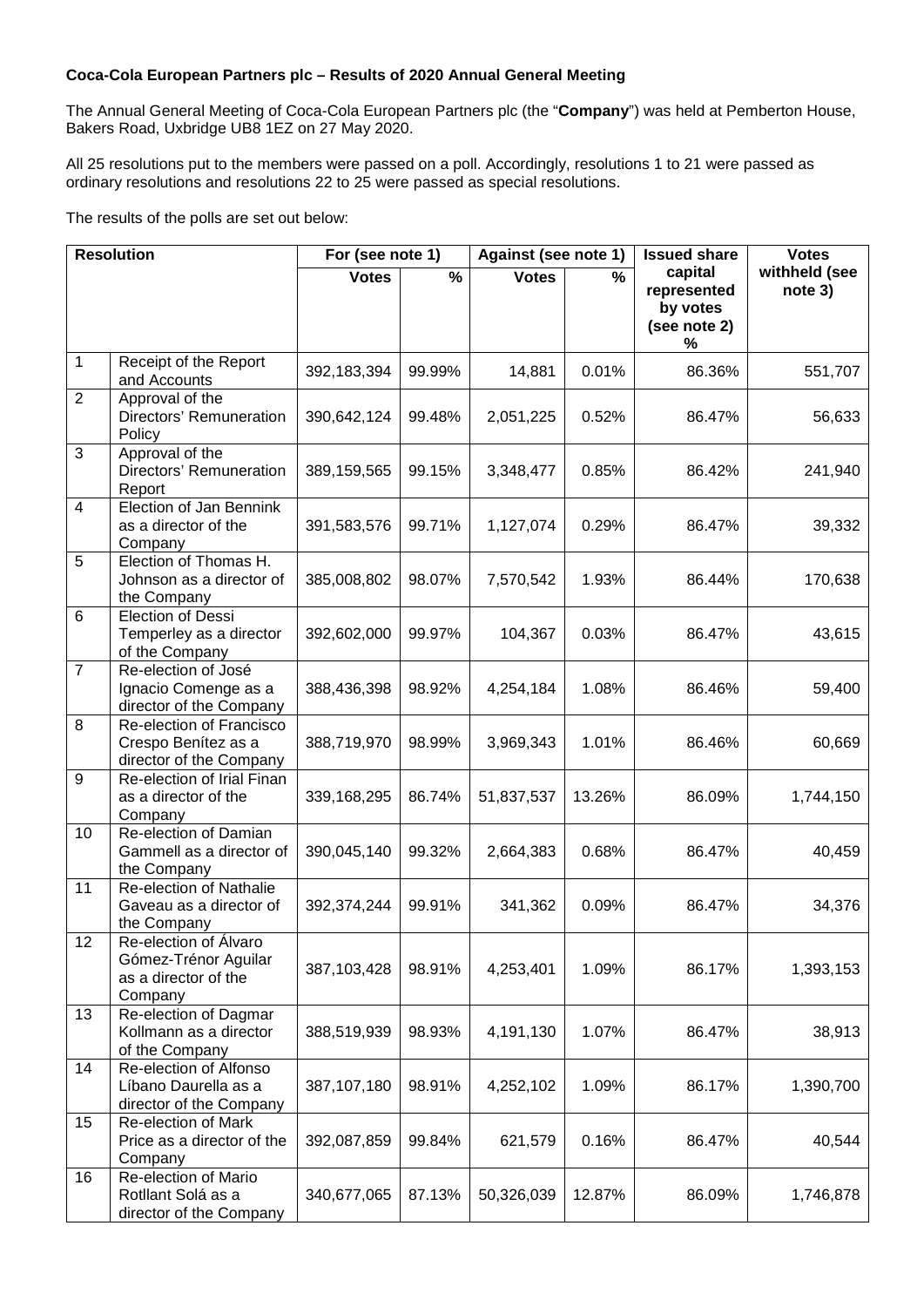| <b>Resolution</b> |                                                                                                      | For (see note 1) |        | Against (see note 1) |        | <b>Issued share</b>                                     | <b>Votes</b>             |
|-------------------|------------------------------------------------------------------------------------------------------|------------------|--------|----------------------|--------|---------------------------------------------------------|--------------------------|
|                   |                                                                                                      | <b>Votes</b>     | %      | <b>Votes</b>         | %      | capital<br>represented<br>by votes<br>(see note 2)<br>% | withheld (see<br>note 3) |
| 17                | Reappointment of the<br>Auditor                                                                      | 390,054,140      | 99.32% | 2,663,329            | 0.68%  | 86.47%                                                  | 32,513                   |
| 18                | Remuneration of the<br>Auditor                                                                       | 392,504,743      | 99.95% | 205,457              | 0.05%  | 86.47%                                                  | 39,782                   |
| 19                | <b>Political Donations</b>                                                                           | 391,667,792      | 99.76% | 939,216              | 0.24%  | 86.45%                                                  | 142,974                  |
| 20                | Authority to allot new<br>shares                                                                     | 362,799,226      | 92.39% | 29,897,519           | 7.61%  | 86.47%                                                  | 53,237                   |
| 21                | Waiver of mandatory<br>offer provisions set out<br>in Rule 9 of the<br>Takeover Code (see<br>note 4) | 183,170,399      | 81.55% | 41,439,675           | 18.45% | 49.46%                                                  | 167, 188, 375            |
| 22                | Authority to disapply<br>pre-emption rights                                                          | 392,008,222      | 99.95% | 193,813              | 0.05%  | 86.36%                                                  | 547,947                  |
| 23                | Authority to purchase<br>own shares on market                                                        | 390,815,941      | 99.59% | 1,625,631            | 0.41%  | 86.41%                                                  | 308,410                  |
| 24                | Authority to purchase<br>own shares off market                                                       | 390,751,832      | 99.57% | 1,676,632            | 0.43%  | 86.41%                                                  | 321,518                  |
| 25                | Notice period for<br>general meetings other<br>than AGM                                              | 383,793,591      | 97.73% | 8,907,602            | 2.27%  | 86.47%                                                  | 48,789                   |

*Notes:* 

- *1 Votes "For" and "Against" are expressed as a percentage of votes received.*
- *2 As at 4.30pm on Monday 25 May 2020, the time by which shareholders who wanted to attend, speak and vote at the AGM must have been entered on the Company's register of members, there were 454,161,479 ordinary shares in issue.*
- *3 A "Vote Withheld" is not a vote in law and is not counted in the calculation of the proportion of votes "For" or "Against" a resolution.*
- *4 Resolution 21 was put to the AGM as a resolution of the shareholders of the Company other than Olive Partners, S.A. ("Olive") or any concert party of Olive.*

In particular, in accordance with Section 6(A) of Appendix 1 to the Takeover Code, the Company announces that shareholders approved resolution 21, setting out the terms of the waiver of mandatory offer provisions in Rule 9 of the Takeover Code (the "**Waiver**").

Olive is currently interested in 166,128,987 shares in the Company and the Waiver does not entitle Olive to be interested in a greater number of shares. The Waiver would allow Olive's interest in shares as a percentage of the Company's total shares to increase as a result of the exercise of the Company's authorities to purchase its own shares, but only to the extent that the resulting interest of Olive, together with any concert parties, in the shares of the Company did not then exceed 40.6441%.

In accordance with Listing Rule 14.3.6R, copies of the resolutions that do not constitute ordinary business at an annual general meeting will be submitted to the National Storage Mechanism and will shortly be available for inspection at https://data.fca.org.uk/#/nsm/nationalstoragemechanism.

## **CONTACTS**

**Company Secretariat Clare Wardle**  T +44 (0)20 7355 8406

**Investor Relations Sarah Willett**  T +44 (0)7970 145 218

**Media Relations Shanna Wendt**  T +44 (0)7976 595 168